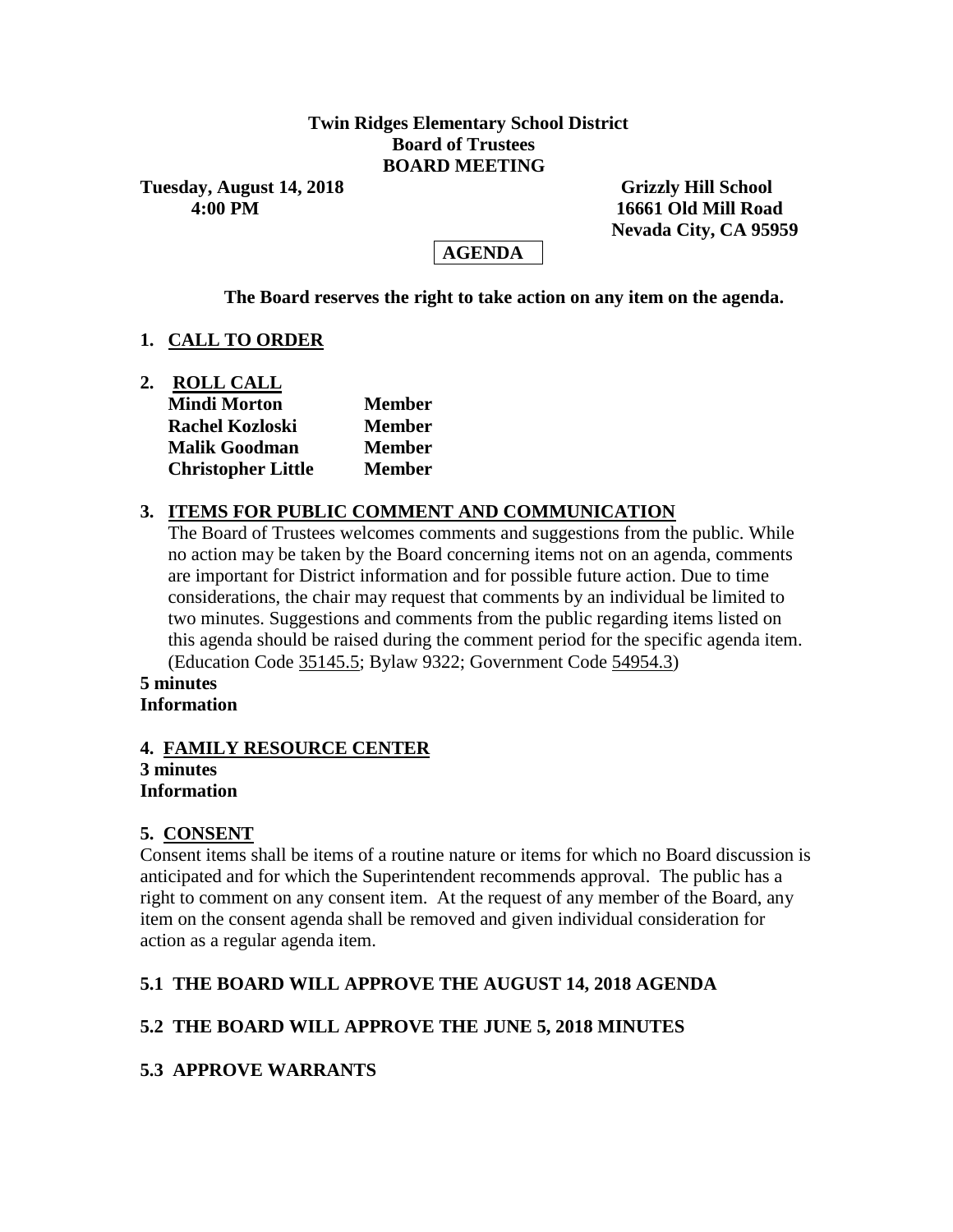## **6. QUARTERLY RAYMOND JAMES REPORT**

**15 minutes Discussion/action** (white backup)

#### **7. TEACHERS REPORT**

#### **5 minutes Information**

#### a. Washington School Enrollment

| $\sim$<br>Grade | --<br>n  |          |          |  |  |  | $\mathbf{r}$<br>`otal |
|-----------------|----------|----------|----------|--|--|--|-----------------------|
| <b>Students</b> | U-<br>-- | ---<br>v | -<br>. . |  |  |  |                       |

b. Grizzly Hill School Enrollment

| Grade           | THE UT<br>1 K/K |  |  |  |  | $\mathbf{r}$<br>''otar |
|-----------------|-----------------|--|--|--|--|------------------------|
| <b>Students</b> | . .             |  |  |  |  |                        |

## **8. BIIG UPDATE**

**2 minutes Discussion**

## **9. APPROVAL OF TRTA 2018-19 SCHOOL CALENDAR**

**3 minutes Discussion/action** (white backup)

# **10. APPROVAL OF JULIE KOLOFER AS KINDERGARTEN-1 ST GRADE TEACHER AT GRIZZLY HILL SCHOOL**

**3 minutes Discussion/action**

# **11. APPROVAL OF ESTHER PEARCY AS TK-8 TH GRADE TEACHER AT WASHINGTON SCHOOL**

**3 minutes Discussion/action**

# **12. APPROVAL OF GRETCHEN EISENHUT AS 3RD -4 TH GRADE TEACHER AT GRIZZLY HILL SCHOOL**

**3 minutes Discussion/action**

# **13. APPROVAL OF SUNSHINE BENDER, IVY PERA, AND KIM LEE AS TRESD AFTER SCHOOL PROGRAM PROVIDERS**

**3 minutes Discussion/action**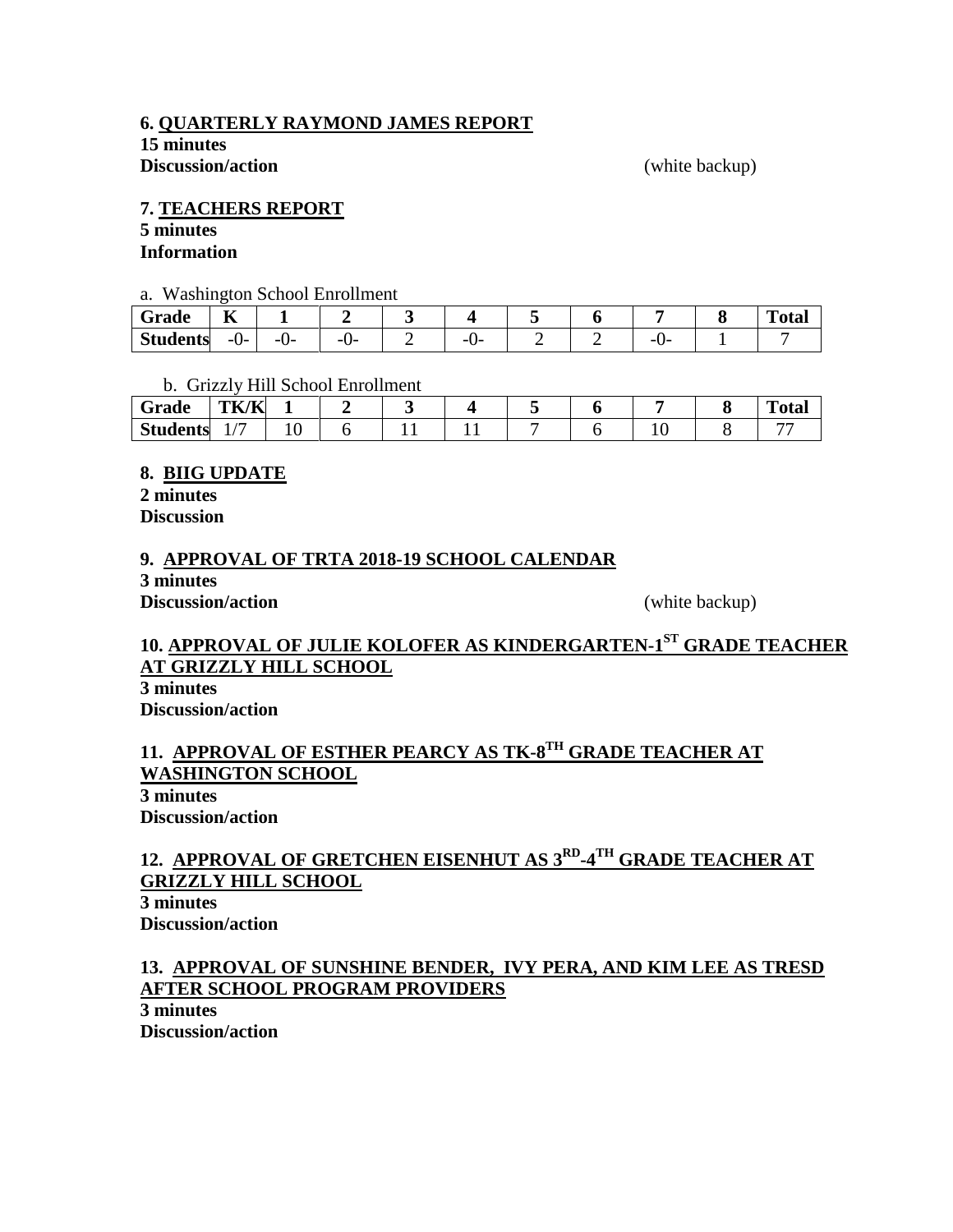## **14. APPROVE CLASSROOM ASSIGNMENTS FOR 2017-2018**

- Ms. Pearcy as teacher for all grades K-8 at Washington School
- Ms. Kolofer as grades TK/1 teacher at Grizzly Hill School
- Mrs. Johnson as grades 1/2 teacher at Grizzly Hill School
- Ms. Eisenhut as grades 3/4 teacher at Grizzly Hill School
- Mrs. Mosby as grades 5/6 teacher at Grizzly Hill School
- Mr. Johnson as grades 7/8 at Grizzly Hill School
- Ms. Hedenland as TRESD Resource teacher
- Mrs. Caughey as middle school Math, ELA, Intervention

# **15. ANNUAL REVIEW OF BOARD POLICY ON WILLIAMS UNIFORM COMPLAINT PROCEDURES**

# **Information**

**2 minutes** (orchid backup)

#### **16. REVIEW FOURTH QUARTER REPORT OF WILLIAMS UNIFORM COMPLAINT SUMMARY 2 minutes** (orchid backup)

**Information**

**17. APPROVAL OF 2018-19 CONSOLIDATED APPLICATION 3 minutes Information/action** (salmon backup)

# **18. NCSOS LETTER REGARDING 2017/18 SECOND INTERIM REPORT 2 minutes Information** (blue backup)

#### **19. BOARD RETREAT AGENDA 5 minutes Discussion/action**

**21. LIBRARY CONFIGURATION 5 minutes Discussion**

# **PUBLIC COMMENT**

At this time, we open the meeting for any public comments regarding the following Closed Session item.

# **22. ADJOURN TO CLOSED SESSION**

# **23. CLOSED SESSION**

Labor Negotiations TRTA/CSEA